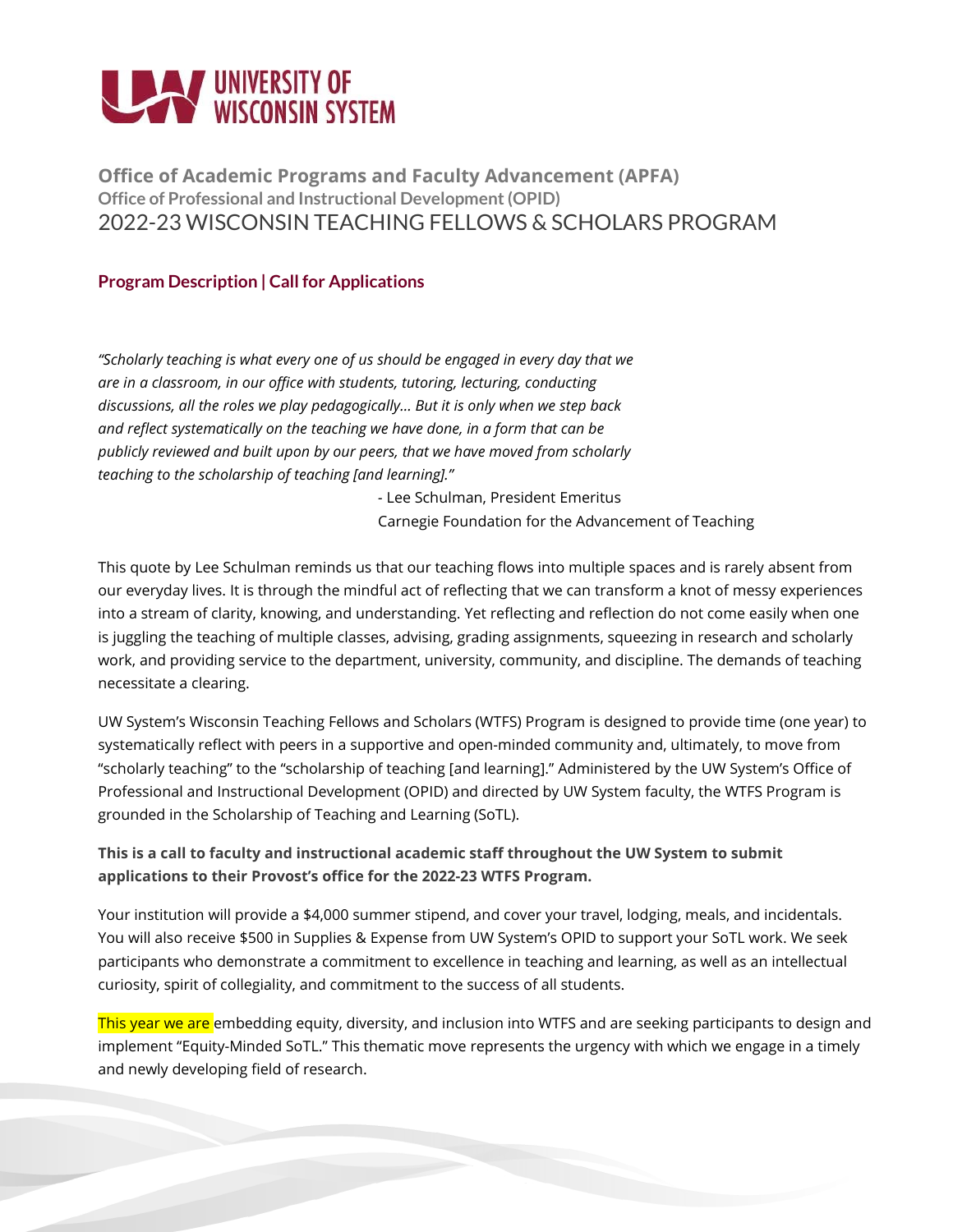#### **Who can apply to the WTFS Program?**

We are seeking participants to design, develop, and implement an *equity-minded* Scholarship of Teaching & Learning (SoTL) project. This equity-minded theme threads together OPID's professional development programs and UW System initiatives, such as equity-minded high-impact practices. Participants may be seasoned educators (Scholars) or early in their teaching careers (Fellows). Faculty and instructional academic staff (instructors and lecturers) are welcome. Common characteristics of successful WTFS participants: intellectual curiosity; openness to new ideas, ways of thinking, and problem-solving; collegiality; commitment to a learning community; willingness to engage with an interdisciplinary group of diverse peers; and an underlying commitment to success of all students.

Your institution will ask you to complete an application which describes your teaching philosophy and why you are interested in engaging with equity-minded SoTL. Participants will conceptualize their SoTL project during Summer Institute informed by their experiences and knowledge gained from Faculty College and Summer Institute. Although you may enter the WTFS Program with a research question in mind, we encourage you to bracket your assumptions until experiencing Faculty College and the WTFS Summer Institute. We have found that engaging in discussions with WTFS participants often generates new questions about your teaching and learning.

### **What is SoTL?**

The Scholarship of Teaching & Learning (SoTL) engages in systematic inquiry into student learning in higher education. The UW System was an early adopter of SoTL, partnering with the Carnegie Academy for the Scholarship of Teaching & Learning (CASTL) in 2000. Former UW System faculty leaders *Tony Ciccone*, *Lisa Kornetsky*, *Bill Cerbin*, and *Nancy Chick* held (or still hold) prominent positions in the international development of SoTL. Their legacy continues today with UW System's Wisconsin Teaching Fellows & Scholars Program. The WTFS Program is a year-long learning community of SoTL practitioners who represent the UW System's 11 comprehensive and two doctoral institutions. Collectively they form a vibrant interdisciplinary community with multi-faceted dynamic discussions and career-enhancing experiences for participants.

# **What happens in the WTFS Program?**

The WTFS Program models effective teaching and learning, creating a community of learners among participants. Fellows and Scholars are guided through the process of completing a SoTL project with input from participants and the program co-directors through year-long activities at the end of which SoTL projects are made public. WTFS participants are encouraged to share their projects with one of the growing number of SoTL publications or a SoTL conference. While the process of a SoTL project helps participants explore a question about learning in depth, we also spend time together discussing pedagogy, learning science, assessment, alternative grading, and other challenges of teaching and learning.

# **Requirements:**

- $\triangleright$  Willingness to travel to three events throughout the year and participate in one online event:
	- o Faculty College May 31-June 3, 2022 The Osthoff Resort, Elkhart Lake
	- o Summer Institute June 13-17, 2022– The Pyle Center, Madison, lodging at Lowell Center
	- o Winter Institute January 9-10, 2023 The Pyle Center, Madison, lodging at Lowell Center